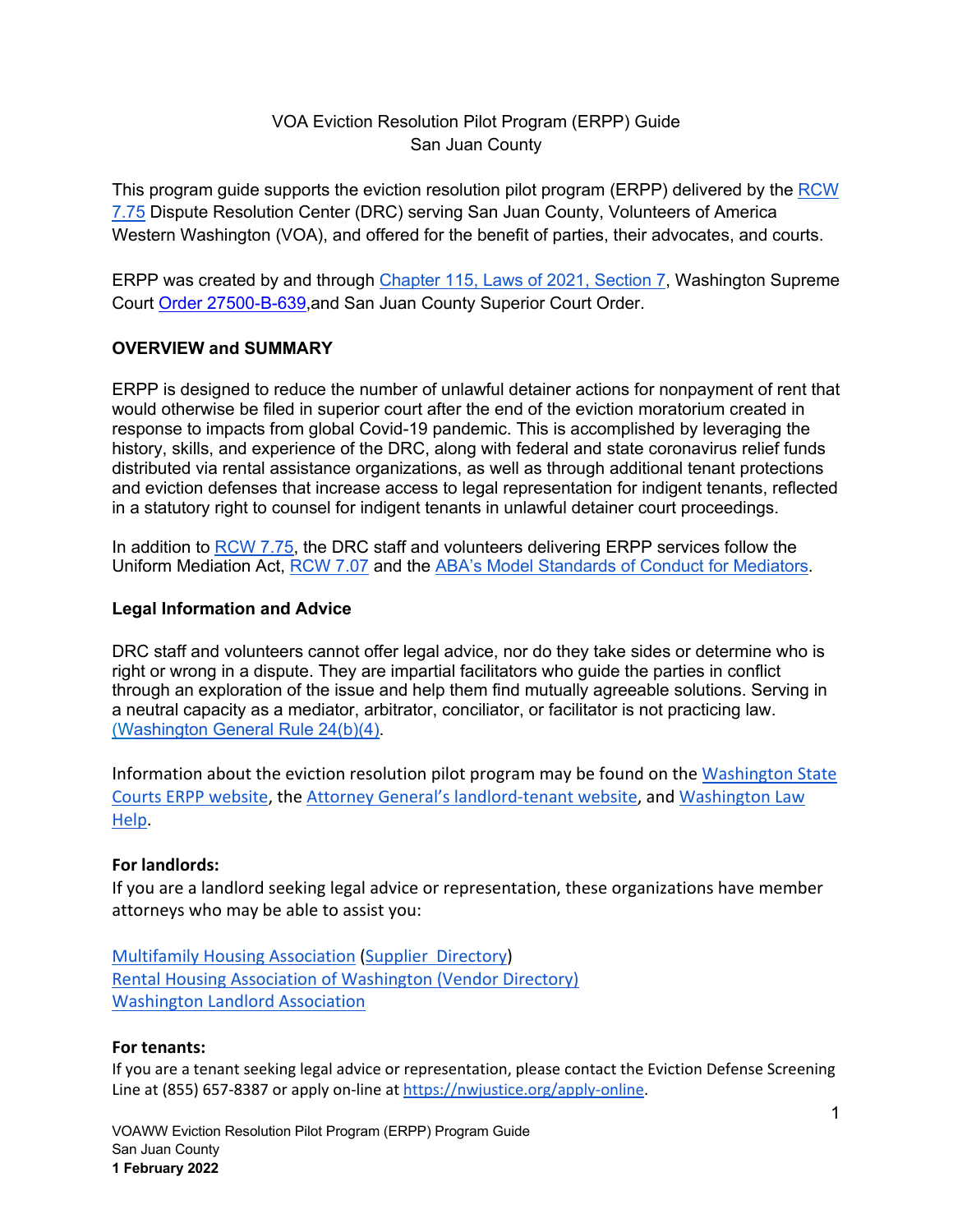## **DRC Priorities for Processing of ERPP Cases:**

- 1. The DRC will process cases fairly, equitably, and efficiently.
- 2. Where a tenant does not engage, either by lack of contact or direct refusal, the DRC will issue Certificates and close the case expeditiously.
- 3. Where a tenant does engage, either affirmatively through active participation in rental assistance and/or the DRC or in response to DRC outreach, the active ERPP cases will be worked diligently toward a scheduled facilitated negotiation session, with ongoing services to support the parties in reaching resolution at any time.
- 4. Pursuant to the San Juan County eviction resolution program standing order, the DRC will not issue a Certificate of Participation at any time that there is an application for rental assistance pending.
- 5. While respecting confidentiality, the DRC will communicate effectively with the local bench and bar the ERPP process and with the parties and their representatives, if any, the status of individual cases (who is doing what by when) in support of early resolution.

**NOTE:** The timelines of an active ERPP case are not completely within DRCs control. Rental assistance and civil legal services organizations are also working with finite resources and within legislative, executive, and judicial ambiguities and complexities. Effective communication by and through the DRC, therefore, is critical to delivering ERPP services.

## **Commencing an ERPP Case:**

ERPP Notice required: An ERPP case may only be commenced by the landlord sending the tenant and the DRC a complete and accurate ERPP Information and Resource Notice (ERPP Notice) and a Notice to Pay Rent or Vacate the Property. Please go to the AG Website https://www.atg.wa.gov/landlord-tenant, for the most up to date forms and information. No other notices or communications may substitute for the ERPP Information and Resource Notice. If received, any other notice or communication will be returned to the sender, noting how an ERPP case is commenced.

Each notice must be sent in a separate email to:  $\frac{earlyresolution@voaww.org}{e}$ . No batch notices will be accepted, and landlords are encouraged to prioritize appropriately for their needs.

## Complete and Correct Forms: **It is the landlord's responsibility to properly serve the proper notices and the DRCs are not responsible for improper service of improper notices**.

Landlords are not required to use the forms provided on the Attorney General's landlord-tenant website. However, if the landlord chooses to use forms other than those provided through the Attorney General's website, administrative processing may be delayed. Because the consequences for improper notice may be severe if the parties are unable to resolve their dispute during ERPP, the DRC will specifically refer unrepresented landlords to seek legal advice and when forms provided differ from those offered through the Attorney General's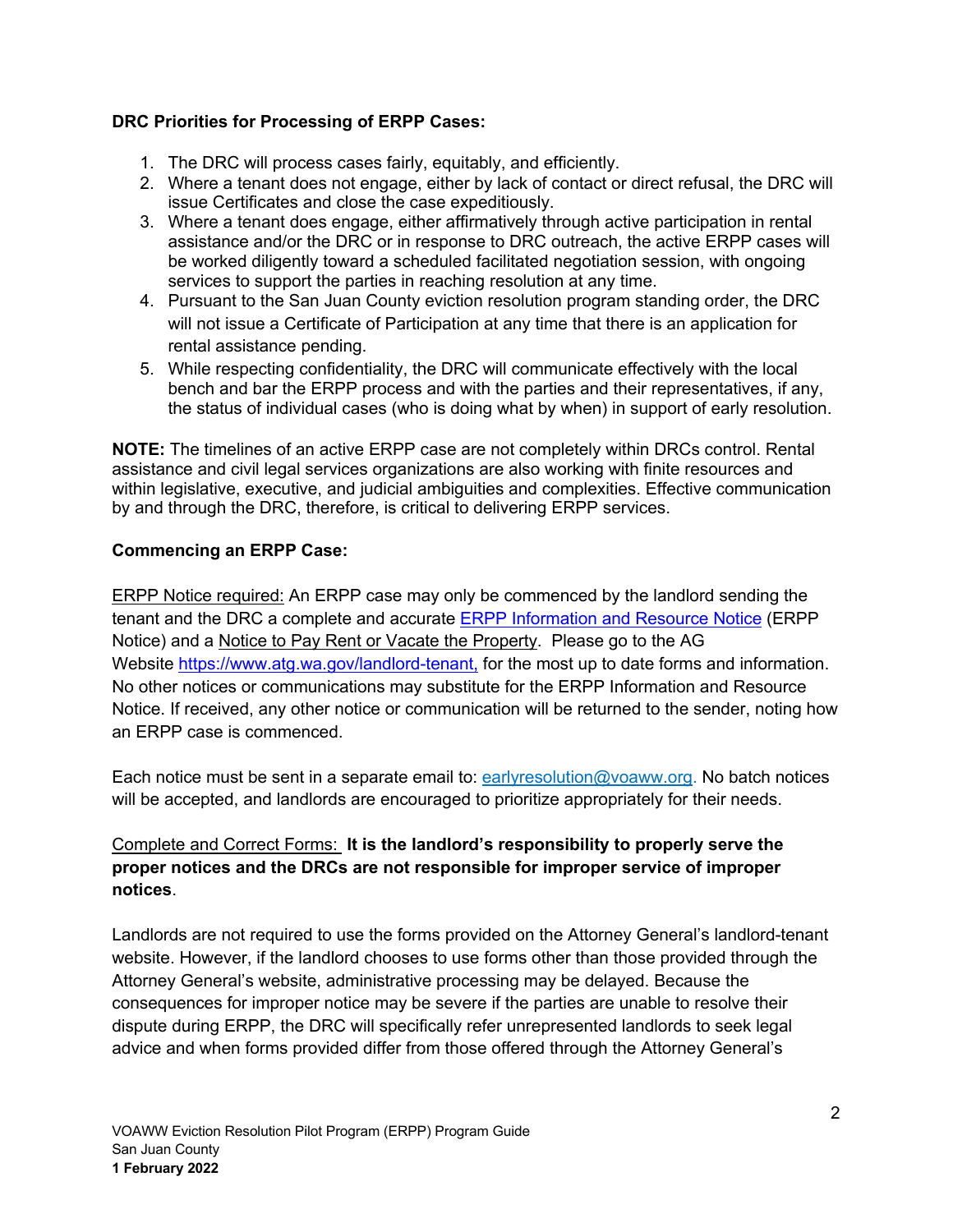website or when the information on the forms are incomplete or illegible, the DRC will confirm with the landlord that they intend to proceed with the forms provided.

Prioritization: The DRC has finite resources for ERPP and will process notices as soon as possible in light of those finite resources. Cases will be processed on a first come, first served basis, with the order based on the timestamp of an emailed notice. Notices received after 3:00 p.m. will not be processed until the following business day.

Upon commencing the case, the DRC staff member reviews the notice and: 1) makes the first contact attempt to the tenant; 2) makes the first contact with rental assistance to determine if the tenant has an existing application for rental assistance, and 3) enters the case into the DRCs case management tool.

Prioritization: The DRC has finite resources for ERPP and will process notices as soon as possible in light of those finite resources. Cases will be processed on a first come, first served basis, with the order based on the timestamp of an emailed notice.

Reasonable Offers of Repayment: To expedite the ERPP process, landlords will include any Reasonable Offer of Repayment made to the tenant along with the ERPP Notice in their email to the DRC.

Notice to Tenants. The DRC shall, upon request or returned receipt of the form Notice, provide to eligible Tenants a written Notice of Legal Services available and Tenant Rights under the applicable laws.

| Day of<br>Case                                                                                    | <b>DRCs Activity</b>                                                                                                                                                                                                                          | <b>Potential Outcomes</b>                                                                                                                       | <b>Additional Resources</b> |
|---------------------------------------------------------------------------------------------------|-----------------------------------------------------------------------------------------------------------------------------------------------------------------------------------------------------------------------------------------------|-------------------------------------------------------------------------------------------------------------------------------------------------|-----------------------------|
| Day 1-14<br><b>ERPP</b><br>Notice and<br>14 Day<br>Notice to<br>Pay Rent<br>or Vacate<br>Property | <b>Rental assistance: DRC</b><br>attempts to determine if<br>application for rental assistance<br>has been initiated or is in<br>process, and the time period for<br>the award or non-award of<br>assistance from any pending<br>application. |                                                                                                                                                 |                             |
|                                                                                                   | <b>Contact attempts: DRC strives</b><br>to contact the tenant to offer<br><b>ERPP</b> services and to connect<br>tenant to rental assistance,<br>legal services                                                                               | The DRC will make three<br>attempts to reach the tenant<br>during the 14-day period<br>using the provided contact<br>information, by means that |                             |

# **Here are how ERPP cases will proceed:**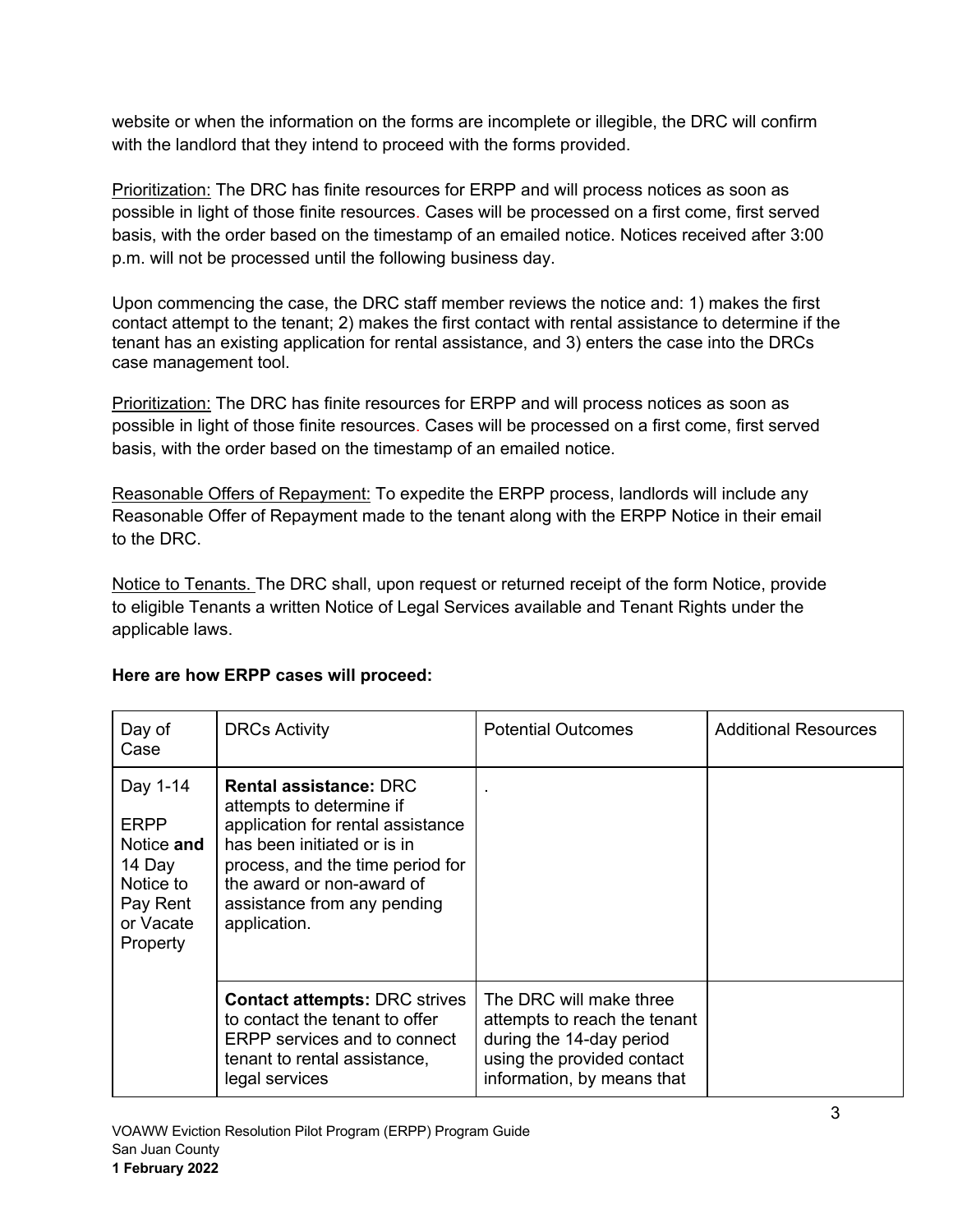|  |                                                                                                                                                                                                                                                                                                                | may include email, phone<br>text message and/or USPS<br>first class mail.                                                                                                                                                                                                                                                                                                                                                                            |                                                                                                                                                                                                                                                                                                                                                                                                                                                                                                                                                            |
|--|----------------------------------------------------------------------------------------------------------------------------------------------------------------------------------------------------------------------------------------------------------------------------------------------------------------|------------------------------------------------------------------------------------------------------------------------------------------------------------------------------------------------------------------------------------------------------------------------------------------------------------------------------------------------------------------------------------------------------------------------------------------------------|------------------------------------------------------------------------------------------------------------------------------------------------------------------------------------------------------------------------------------------------------------------------------------------------------------------------------------------------------------------------------------------------------------------------------------------------------------------------------------------------------------------------------------------------------------|
|  | Intake & Scheduling: If the<br>DRC reaches the tenant and<br>the tenant accepts ERPP<br>services, the DRC conducts an<br>intake process of both the<br>tenant and the landlord and<br>schedules for the first available<br>meet and confer/mediation or<br>ERPP clinic.                                        | DRC delivers conflict<br>coaching, conciliation<br>services and supporting<br>services to advance the<br>dialogue between tenant<br>and landlord, collecting all<br>documents and seeking<br>resolution of the conflict<br>prior to the scheduled meet<br>and confer/mediation.<br>Conciliations resulting in a<br>settlement will not be<br>certified. The case will be<br>closed as resolved.                                                      | Repayment Plan Offer<br>information here.<br>Rental assistance<br>Navigator notified<br>Electronic signature<br>software<br>Agreement to mediate<br>with virtual protocols                                                                                                                                                                                                                                                                                                                                                                                 |
|  | <b>Rental Assistance</b><br>Coordination: If the tenant or<br>landlord are awaiting to learn<br>the amount of rental assistance<br>awarded the tenant, the DRC<br>will work with the landlord,<br>tenant, and rental assistance to<br>keep one another current on<br>the status of the pending<br>application. | Actions to be taken by<br>either party, will be provided<br>with clear deadlines. This<br>may include engaging with<br>a necessary third party<br>(SLA / NJP and/or rental<br>assistance), this will be<br>clearly communicated to the<br>parties and documented in<br>the case file.<br>The DRC will keep all<br>parties and their counsel, if<br>any, apprised of the case<br>status to ensure that<br>progress toward completion<br>is sustained. | Tenant inaction: If a<br>tenant does not follow-<br>through on a<br>commitment made to<br>advance resolution of<br>the dispute, the DRC<br>will issue the Certificate<br>of Participation to the<br>parties within 72 hours<br>upon request from the<br>landlord and close the<br>case.<br>Landlord inaction: If a<br>landlord does not<br>follow-through on a<br>commitment made to<br>advance resolution of<br>the dispute, the DRC<br>will close the case for<br>inactivity within 72<br>hours but WILL NOT<br>issue a Certificate of<br>Participation. |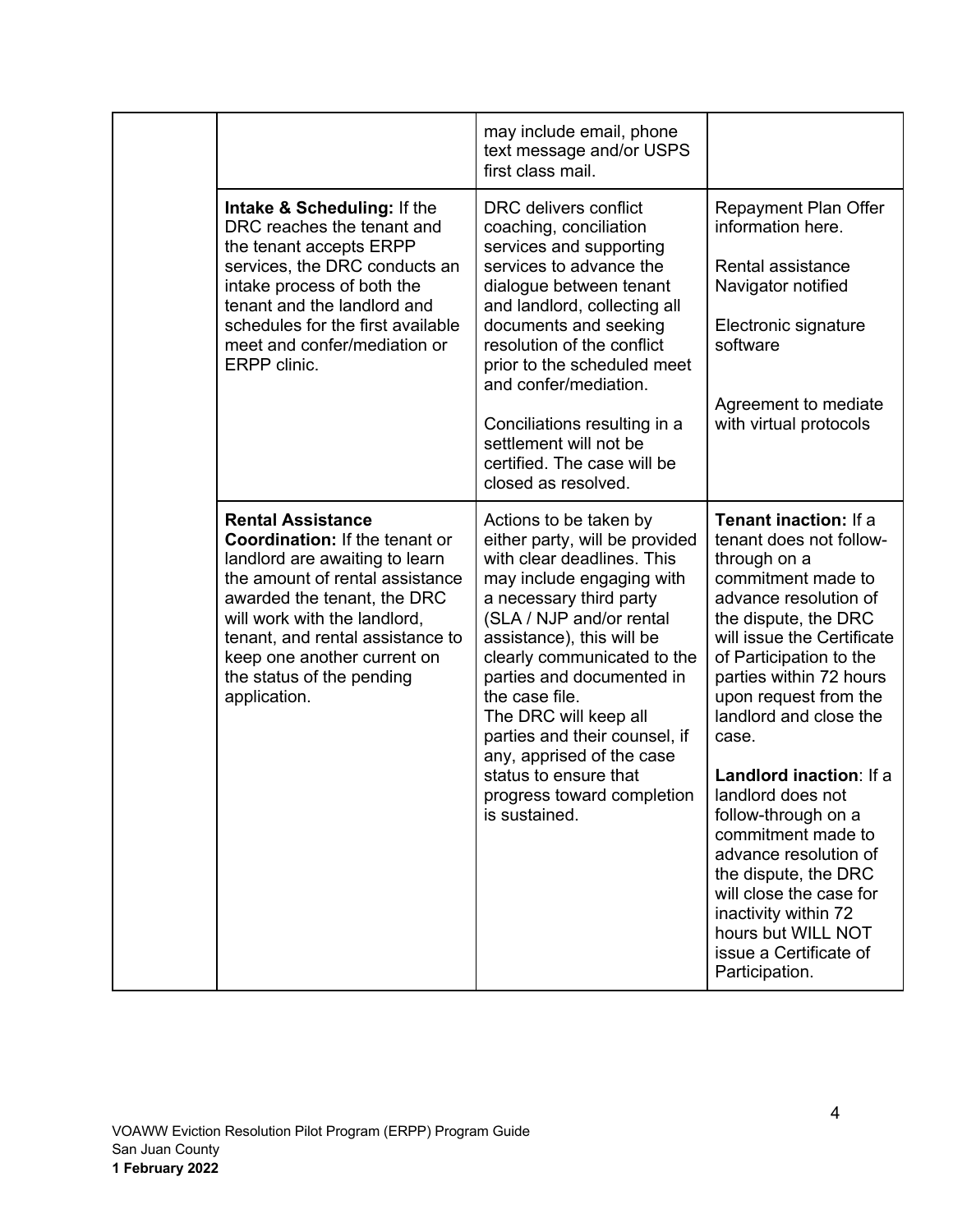|  | <b>Conciliation and ERPP</b><br><b>Services: If the Tenant is</b><br>engaged in the ERPP process,<br>the DRC will work with both<br>parties to prepare for the<br>scheduled meet and confer or<br>mediation session.  |                                                                                                                                                                                                                                                                                                                                                                                                                                |                                                                                                                                                                                                           |
|--|-----------------------------------------------------------------------------------------------------------------------------------------------------------------------------------------------------------------------|--------------------------------------------------------------------------------------------------------------------------------------------------------------------------------------------------------------------------------------------------------------------------------------------------------------------------------------------------------------------------------------------------------------------------------|-----------------------------------------------------------------------------------------------------------------------------------------------------------------------------------------------------------|
|  | <b>Settlement: If the DRC is</b><br>notified in writing signed by<br>both parties that they have<br>reached an agreement before<br>the meet and confer/mediation<br>date, the DRC will close the<br>case as resolved. | Conciliations resulting in a<br>settlement will not be<br>certified. The case will be<br>closed as resolved.<br>If a landlord contacts the<br>DRC alleging that a tenant<br>has defaulted on an<br>agreement previously<br>negotiated in ERPP, the<br>DRC will conduct intake<br>with the tenant and either<br>issue a Certificate of<br>Participation or schedule an<br>expedited meet-and-confer<br>session within 72 hours. |                                                                                                                                                                                                           |
|  | <b>Meet and confer/Mediation</b>                                                                                                                                                                                      | At conclusion of the meet<br>and confer/mediation<br>session, when there is no<br>resolution, unless the<br>parties agree otherwise, a<br>Certificate will be issued to<br>all parties, and the case will<br>be closed.                                                                                                                                                                                                        | In unresolved cases,<br>unless the parties<br>agree to continue<br>working toward a<br>resolution in ERPP, a<br>Certificate will be<br>issued to all parties and<br>the case closed.                      |
|  | <b>ERPP infeasible: If the DRC</b><br>was able to contact the tenant<br>but was unable to offer<br>services,                                                                                                          | In this case the Certificate<br>will be issued within one<br>business day of when the<br>DRC discovered the inability<br>to offer services.<br>Copies of the Certificate of<br>Participation and ERPP<br>Notice for the case will be<br>sent electronically to SLA /                                                                                                                                                           | <b>Note:</b> This will apply on<br>exceedingly rare<br>occasions but does<br>occur. Because the<br>communication<br>difficulty may result<br>from a physical or<br>mental capacity<br>concern that is not |

 $\overline{\phantom{a}}$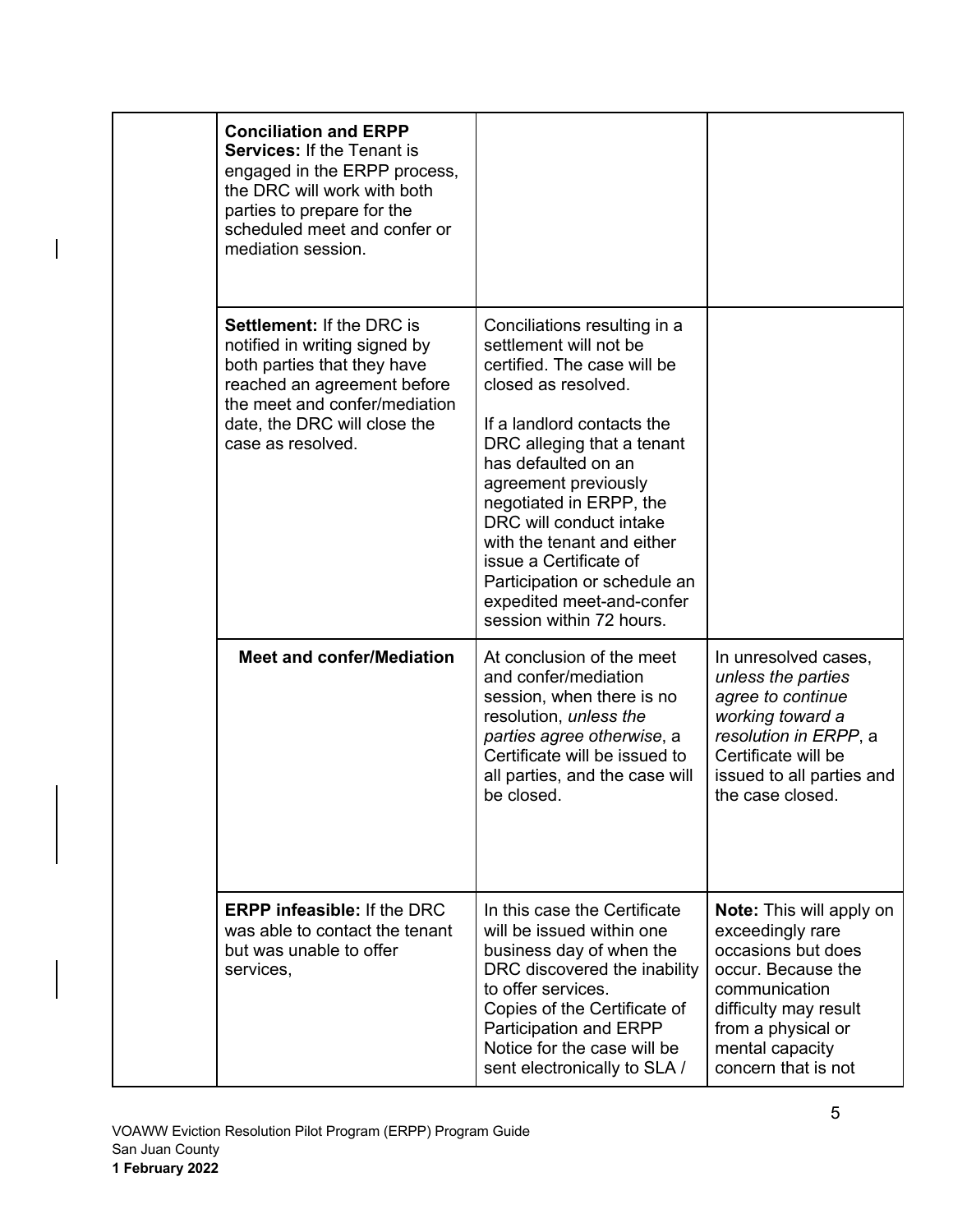|        |                                                                                                                                 | NJP for caseload staffing at<br>court.                                                                                                                                                                                                                                     | otherwise knowable by<br>the DRC staff but may<br>impact service needs in<br>later proceedings, the<br>DRC will note any<br>observable fact on the<br>Certificate (e.g., "DRC<br>was able to confirm<br>that they were<br>speaking to <tenant>,<br/>but after several<br/>minutes of<br/>conversation the DRC<br/>intake specialist<br/>observed that she<br/>could not follow the<br/>tenant's communication<br/>and politely completed<br/>the call."</tenant> |
|--------|---------------------------------------------------------------------------------------------------------------------------------|----------------------------------------------------------------------------------------------------------------------------------------------------------------------------------------------------------------------------------------------------------------------------|------------------------------------------------------------------------------------------------------------------------------------------------------------------------------------------------------------------------------------------------------------------------------------------------------------------------------------------------------------------------------------------------------------------------------------------------------------------|
|        | <b>Tenant Refuses: If the DRC</b><br>was able to contact the tenant<br>and the tenant refuses ERPP<br>services.                 | DRC will issue a Certificate,<br>send it to both parties,<br>Copies of the Certificate of<br>Participation and ERPP<br>Notice for the case will be<br>sent electronically to SLA /<br>NJP for caseload staffing at<br>court.                                               |                                                                                                                                                                                                                                                                                                                                                                                                                                                                  |
| Day 15 | No Contact: If the tenant has<br>not contacted rental assistance<br>or the DRC, and the DRC was<br>unable to contact the tenant | DRC will issue a Certificate,<br>send it to both parties, upon<br>written request from the<br>landlord. Copies of the<br>Certificate of Participation<br>and ERPP Notice for the<br>case will be sent<br>electronically to SLA / NJP<br>for caseload staffing at<br>court. |                                                                                                                                                                                                                                                                                                                                                                                                                                                                  |

## **Virtual Meet and Confer and Mediation sessions**

With COVID and ongoing variants we anticipate most conciliation services will be conducted remotely via Zoom. If a party does not have access to technology, the DRC will schedule the